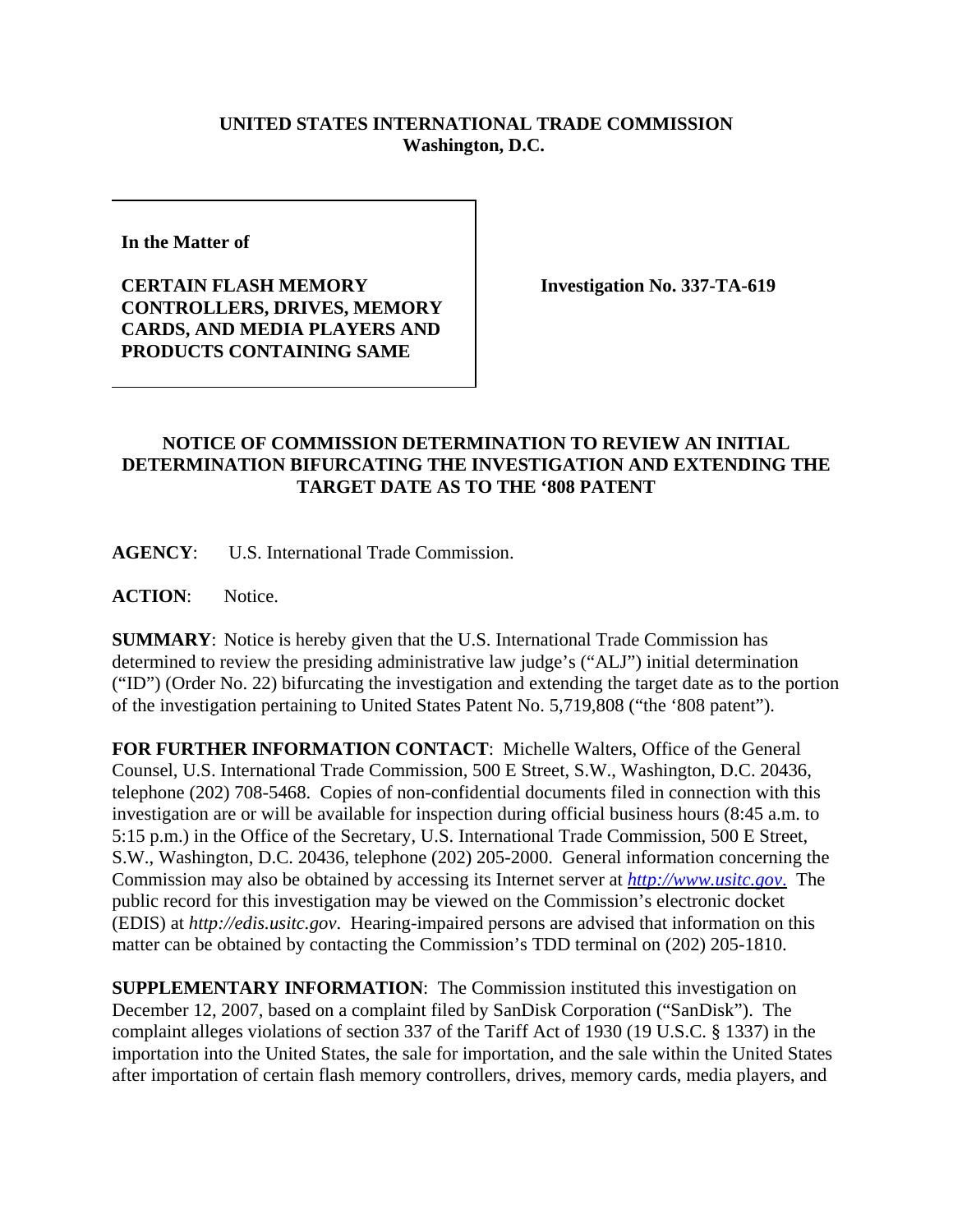products containing the same by reason of infringement of various claims of five United States patents. The complaint names nearly fifty respondents.

On February 15, 2008, respondents Phison Electronics Corp., Kingston Technology Co., Kingston Technology Corp., Memosun, Inc., and Payton Technology Corp. (collectively, "respondents") filed a motion to terminate this investigation as to the '808 patent or alternatively to stay the investigation as to that patent. On February 28, 2008, SanDisk and the Commission investigative attorney ("IA") filed oppositions to the motion. On March 3, 2008, respondents filed a motion for leave to file a reply, which was granted.

On March 12, 2008, the ALJ issued the subject ID, denying respondents' motion to terminate the case, but granting respondents' motion to stay the investigation. He also bifurcated the investigation and extended the target date as to the '808 patent to eighteen months (18) months after a final judgment that is no longer subject to judicial review is rendered in the California state court case regarding ownership of that patent. On March 19, 2008, complainant SanDisk and the IA each filed a petition for review. On March 26, 2008, respondents filed a combined response to the petitions.

The Commission has determined to review the ID. In connection with its review, the Commission is interested in responses to the following questions:

- 1. Given the language in section 337(b)(1) that "the Commission shall, within 45 days after an investigation is initiated, establish a target date for its final determination," does the ALJ or the Commission have the authority to set two target dates in a single investigation?
- 2. If no such authority exists, state your views on whether the Commission should set a single target date of eighteen (18) months after completion of the California state court ownership action. As part of your discussion, indicate whether the Commission could issue a remedy, should a violation be found, with respect to some of the asserted patents prior to that target date.
- 3. Does the Commission have authority to separate the investigation into two investigations, each with its own target date, when the complaint was filed more than thirty (30) days ago?

**WRITTEN SUBMISSIONS**:The parties to the investigation are requested to file written submissions on the issues identified in this notice. The written submissions must be filed no later than close of business on Friday, April 25, 2008 and may be no longer than 25 pages. Reply submissions must be filed no later than the close of business on Friday, May 2, 2008 and may be no longer than 15 pages. No further submissions on these issues will be permitted unless otherwise ordered by the Commission.

Persons filing written submissions must file the original document and 12 true copies thereof on or before the deadlines stated above with the Office of the Secretary. Any person desiring to submit a document to the Commission in confidence must request confidential